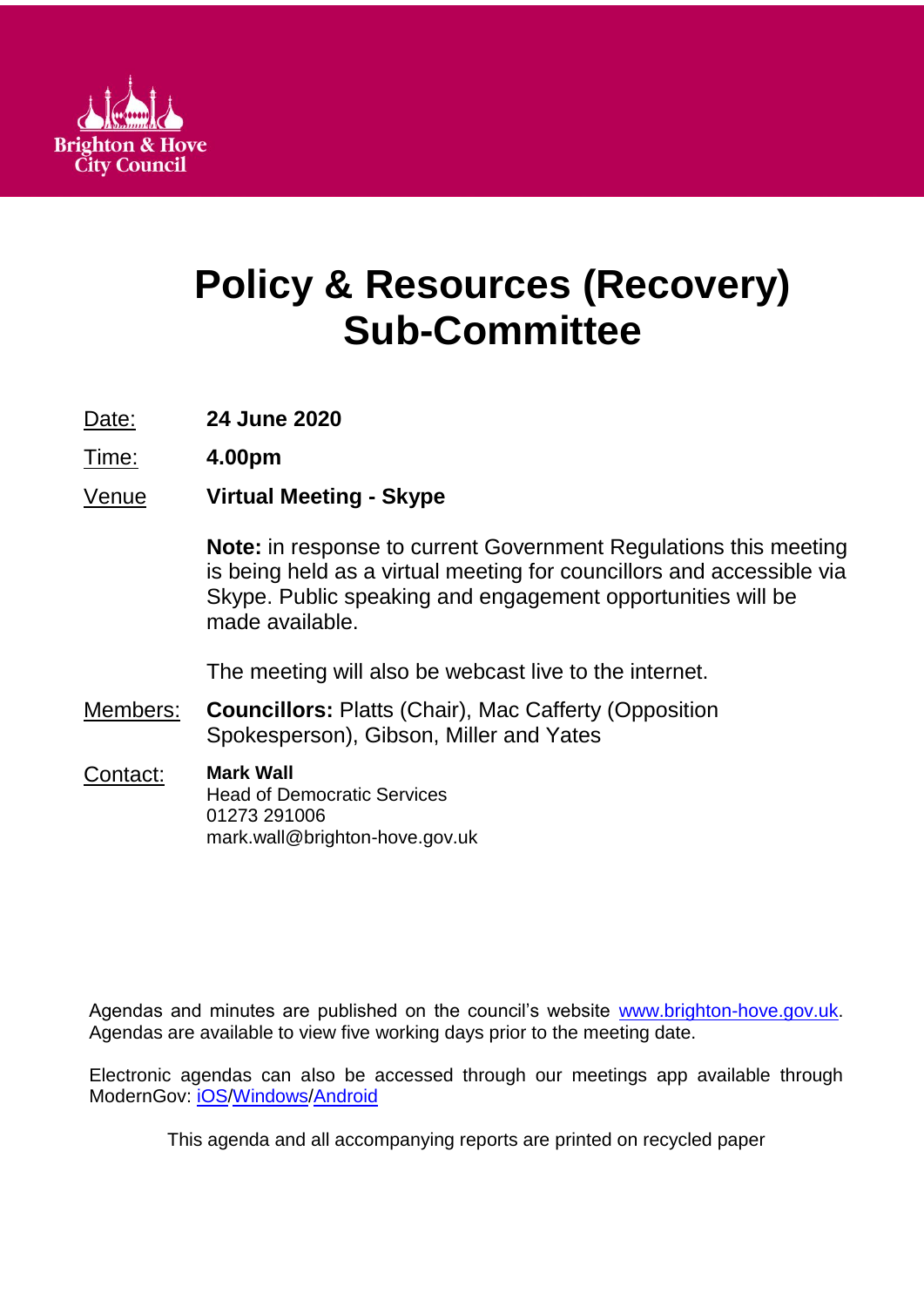(a) **Declarations of Substitutes:** Where councillors are unable to attend a meeting, a substitute Member from the same political group may attend, speak and vote in their place for that meeting.

#### (b) **Declarations of Interest:**

- (a) Disclosable pecuniary interests;
- (b) Any other interests required to be registered under the local code;
- (c) Any other general interest as a result of which a decision on the matter might reasonably be regarded as affecting you or a partner more than a majority of other people or businesses in the ward/s affected by the decision.

In each case, you need to declare

- (i) the item on the agenda the interest relates to;
- (ii) the nature of the interest; and
- (iii) whether it is a disclosable pecuniary interest or some other interest.

If unsure, Members should seek advice from the committee lawyer or administrator preferably before the meeting.

- (c) **Exclusion of Press and Public:** To consider whether, in view of the nature of the business to be transacted or the nature of the proceedings, the press and public should be excluded from the meeting when any of the following items are under consideration.
	- *Note: Any item appearing in Part Two of the agenda states in its heading the category under which the information disclosed in the report is exempt from disclosure and therefore not available to the press and public. A list and description of the exempt categories is available for public inspection at Brighton and Hove Town Halls and on-line in the Constitution at part 7.1.*

#### **8 MINUTES**

To consider the minutes of the last meeting held on the 29<sup>th</sup> May 2020 (to follow).

#### **9 CHAIR'S COMMUNICATIONS**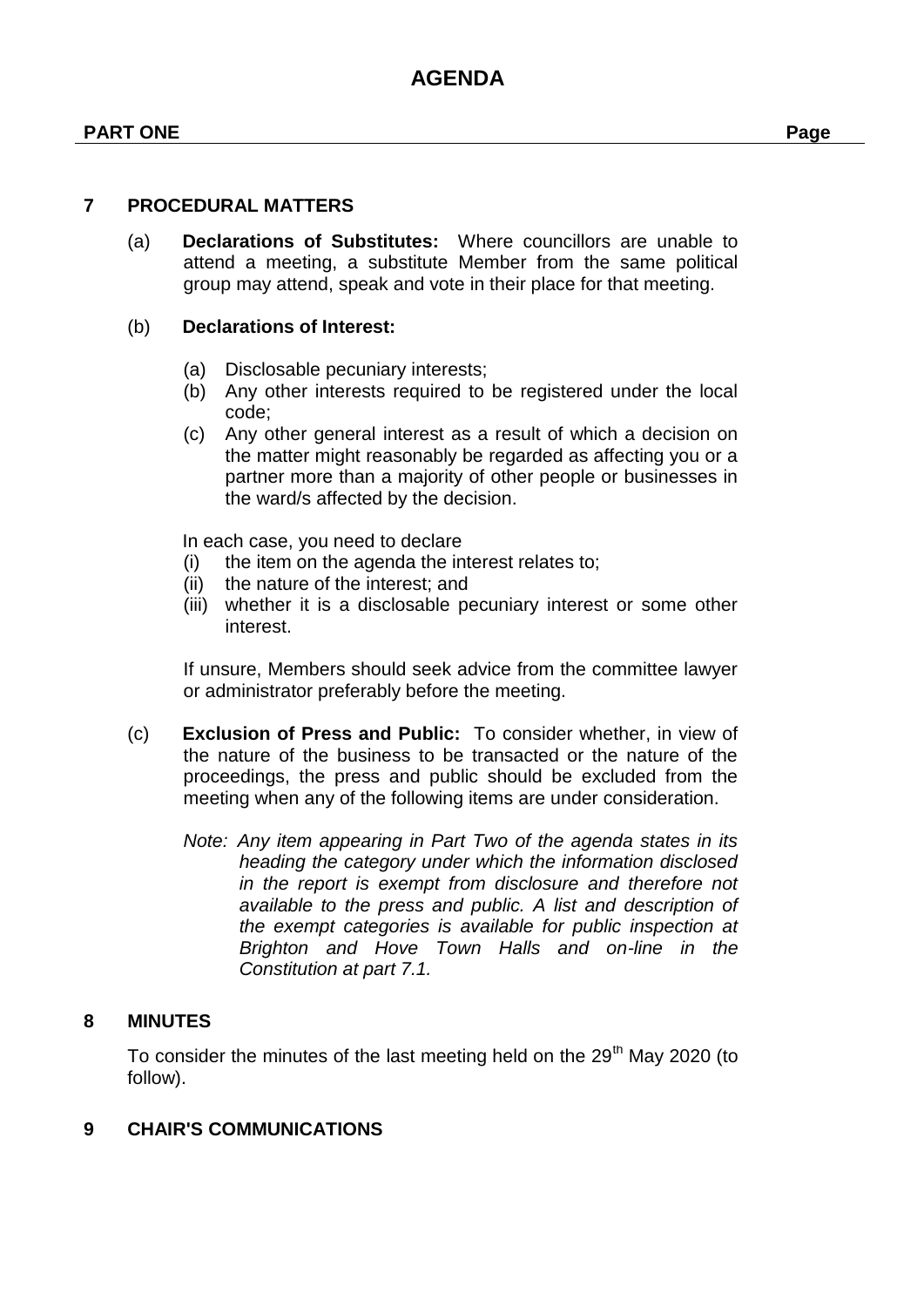#### **10 PUBLIC INVOLVEMENT**

To consider the following matters raised by members of the public:

- (a) **Written Questions:** To receive any questions submitted by the due date of 12 noon on the 18 June 2020;
- (b) **Deputations:** To receive any deputations submitted by the due date of 12 noon on the 18 June 2020.

#### **11 MEMBER INVOLVEMENT**

To consider the following matters raised by councillors:

- (a) **Written Questions:** to consider any written questions;
- (b) **Letters:** to consider any letters;
- (c) **Notices of Motion:** to consider any Notices of Motion referred from Council or submitted directly to the Committee.

#### **12 COVID-19 CITY RECOVERY PROGRAMME PROGRESS UPDATE 7 - 20**

Report of the Executive Director for Economy, Environment & Culture.

*Contact Officer: Nick Hibberd Tel: 01273 293756 Ward Affected: All Wards*

#### **13 COVID-19 EMERGENCY FOOD PROVISION - UPDATE 21 - 36**

Report of the Interim Executive Director for Housing, Neighbourhoods & Communities.

*Contact Officer: Emma McDermott Tel: 01273 296805 Ward Affected: All Wards*

#### **14 COVID-19: BUSINESS SUPPORT - UPDATE 37 - 42**

Report of the Executive Director for Economy, Environment & Culture.

| Contact Officer: | Max Woodford | Tel: 012773 |
|------------------|--------------|-------------|
|                  | .            | 291666      |

*Ward Affected: All Wards*

#### **15 I360: COVID-19 SUPPORT 43 - 48**

Report of the Executive Director for Economy, Environment & Culture.

*291666*

*Contact Officer: Max Woodford Tel: 012773*

*Ward Affected: All Wards*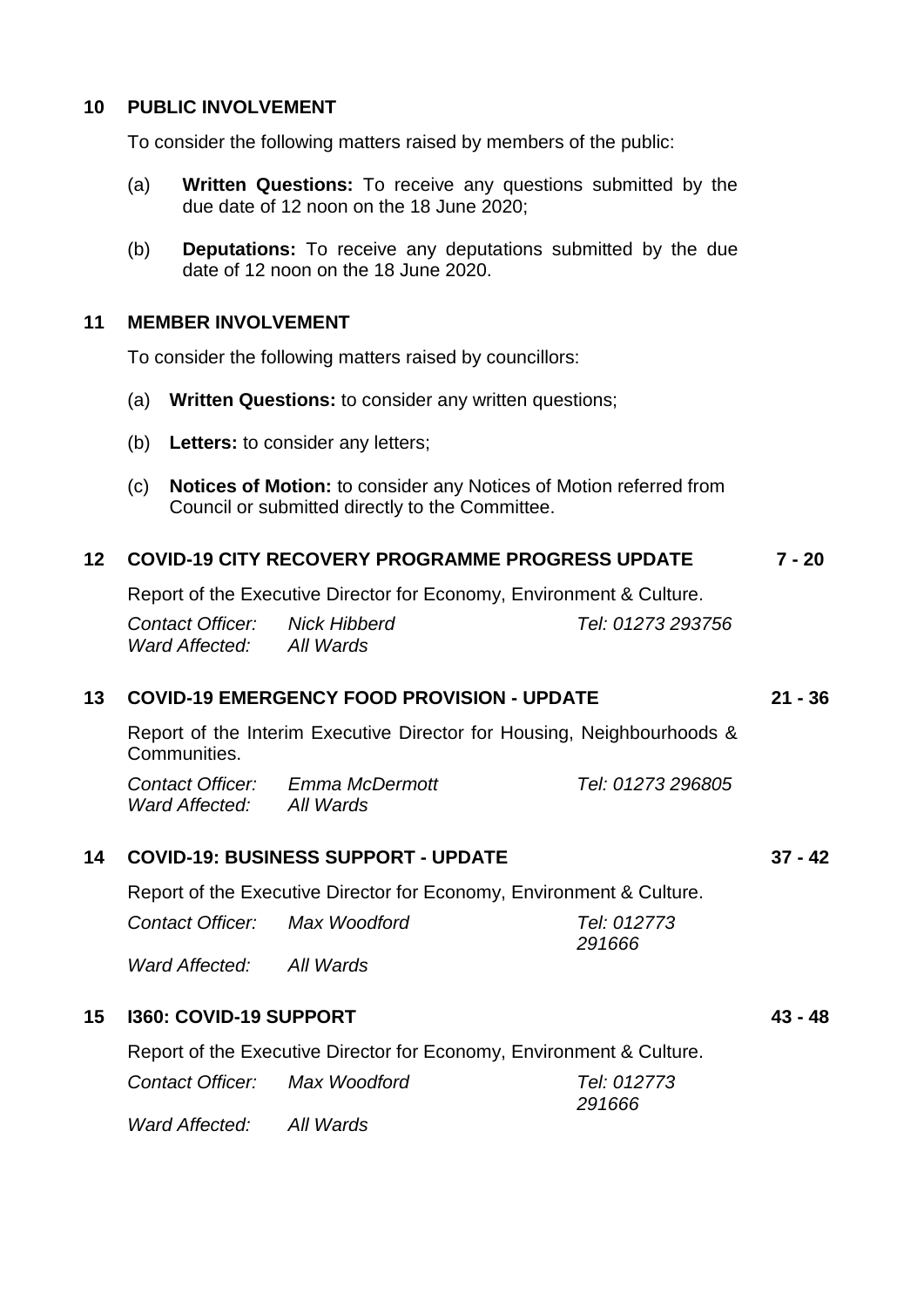# **16 DIGITAL INCLUSION SUPPORT DURING COVID19 AND RECOVERY 49 - 54**

Report of the Executive Director for Economy, Environment & Culture.

*Contact Officer: Sally McMahon Tel: 01273 296963 Ward Affected:*